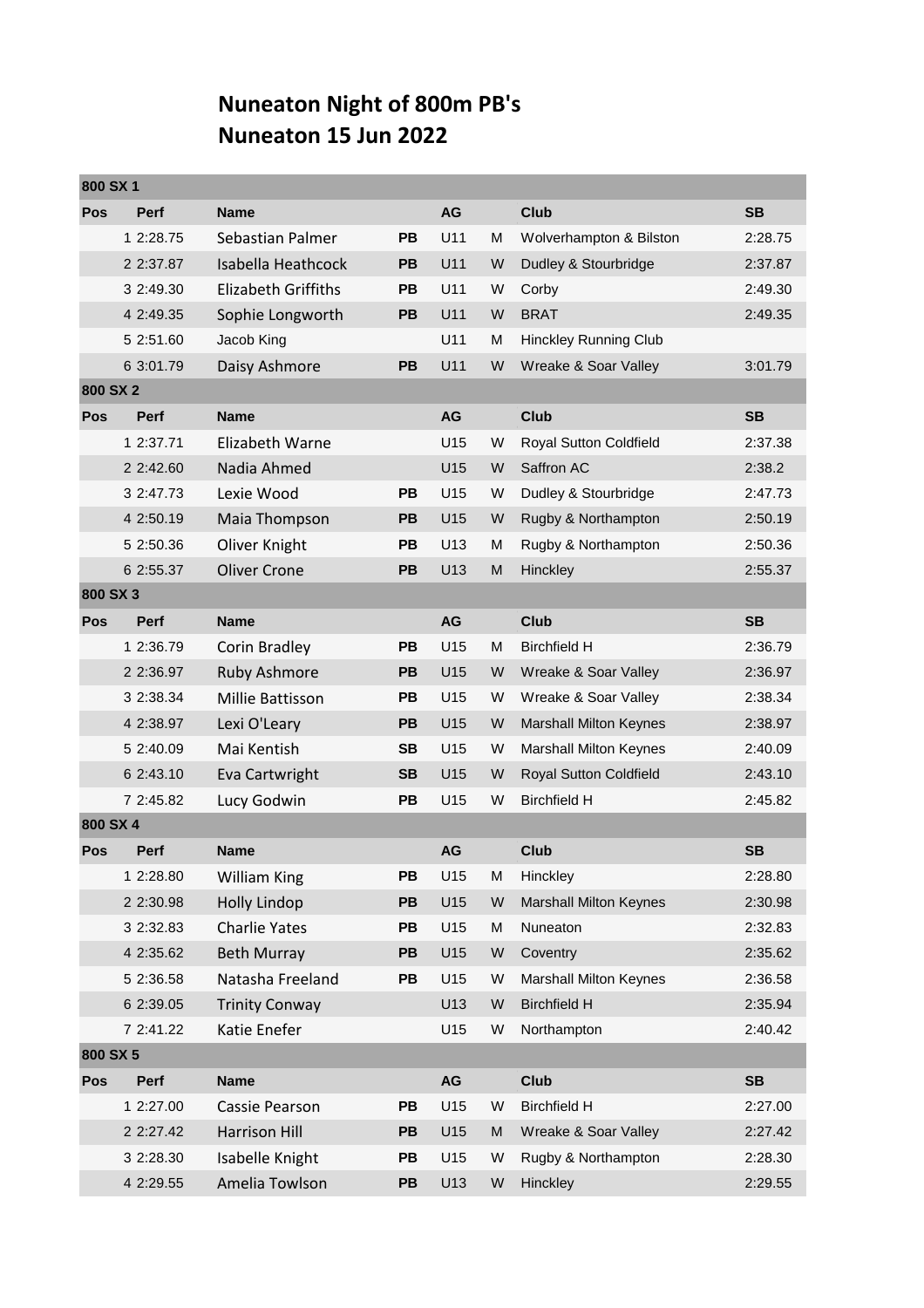|            | 5 2:29.55   | <b>Ellie Edwards</b>  | <b>PB</b> | U15       | W | <b>Marshall Milton Keynes</b>                         | 2:29.55   |
|------------|-------------|-----------------------|-----------|-----------|---|-------------------------------------------------------|-----------|
|            | 6 2:34.96   | Lucy Smith            | <b>PB</b> | U15       | W | Unattached                                            | 2:34.96   |
|            | 7 2:37.72   | Kara-Rose Welborn     |           | U15       | W | Bromsgrove & Redditch                                 | 2:32.6    |
|            | 8 2:38.05   | Sofia Butler          |           | U15       | W | <b>Marshall Milton Keynes</b>                         | 2:37.36   |
| 800 SX 6   |             |                       |           |           |   |                                                       |           |
| Pos        | <b>Perf</b> | <b>Name</b>           |           | AG        |   | <b>Club</b>                                           | <b>SB</b> |
|            | 1 2:24.49   | Sam Ball              | PB        | U13       | м | Wolverhampton & Bilston                               | 2:24.49   |
|            | 2 2:25.57   | Daisy Frost           | PB        | U15       | W | I eltord AC/Wolverhampton &<br><b>Bilston</b>         | 2:25.57   |
|            | 3 2:28.61   | <b>Freddie Sharpe</b> |           | U13       | M | Wreake & Soar Valley                                  | 2:28.42   |
|            | 4 2:28.96   | Imogen Bennetts       | PB        | U13       | W | Northampton                                           | 2:28.96   |
|            | 5 2:29.66   | <b>Beckett Moore</b>  | PB        | U13       | М | Wreake & Soar Valley                                  | 2:29.66   |
|            | 6 2:30.23   | Eleanor Barker        |           | U15       | W | Coventry                                              | 2:27.64   |
|            | 7 2:31.15   | James Longworth       |           | U13       | M | <b>BRAT</b>                                           | 2:30.64   |
| 800 SX 7   |             |                       |           |           |   |                                                       |           |
| Pos        | <b>Perf</b> | <b>Name</b>           |           | AG        |   | <b>Club</b>                                           | <b>SB</b> |
|            | 1 2:20.62   | Luan Power            | <b>PB</b> | U13       | W | Wreake & Soar Valley                                  | 2:20.62   |
|            | 2 2:22.33   | <b>Kiera Nee</b>      | <b>PB</b> | U15       | W | <b>Birchfield H</b>                                   | 2:22.33   |
|            | 3 2:24.77   | Felix Moorhouse       | PB        | U15       | M | <b>Marshall Milton Keynes</b>                         | 2:24.77   |
|            | 4 2:24.88   | <b>Holly Saunders</b> | <b>PB</b> | U15       | W | <b>Birchfield H</b>                                   | 2:24.88   |
|            | 5 2:25.75   | Kody Gilbody          | <b>SB</b> | U15       | M | Wreake & Soar Valley/Wrekin<br>College Triathlon Club | 2:25.75   |
|            | 6 2:26.31   | Libby Freeland        | PB        | U15       | W | <b>Marshall Milton Keynes</b>                         | 2:26.31   |
|            | 7 2:27.06   | Sian Evans            | <b>PB</b> | U13       | W | Wreake & Soar Valley                                  | 2:27.06   |
|            |             |                       |           |           |   |                                                       |           |
|            | 8 2:27.91   | <b>Maisie Mullett</b> | PB        | U13       | W | Newark AC                                             | 2:27.91   |
| 800 SX 8   |             |                       |           |           |   |                                                       |           |
| <b>Pos</b> | <b>Perf</b> | <b>Name</b>           |           | <b>AG</b> |   | <b>Club</b>                                           | <b>SB</b> |
|            | 1 2:16.81   | <b>Richie Mack</b>    | PВ        | U15       | M | Banbury                                               | 2:16.81   |
|            | 2 2:17.68   | Jamie Neece           | <b>PB</b> | U15       | м | Wreake & Soar Valley                                  | 2:17.68   |
|            | 3 2:18.95   | Jake Tyrrell          | PB        | U15       | M | Wreake & Soar Valley                                  | 2:18.95   |
|            | 4 2:20.89   | Francis White         | <b>SB</b> | U15       | M | <b>Birchfield H</b>                                   | 2:20.89   |
|            | 5 2:22.12   | Martha McGuigan       |           | U15       | W | City of Stoke                                         | 2:19.57   |
|            | 6 2:22.41   | Olly Lockton          | PB        | U13       | M | Charnwood                                             | 2:22.41   |
|            | 7 2:24.70   | Samuel Thursfield     | PB        | U15       | м | Wolverhampton & Bilston                               | 2:24.70   |
| 800 SX 9   |             |                       |           |           |   |                                                       |           |
| Pos        | Perf        | <b>Name</b>           |           | AG        |   | <b>Club</b>                                           | <b>SB</b> |
|            | 1 2:15.28   | Joshua Adkin          | PB        | U15       | M | Charnwood                                             | 2:15.28   |
|            | 2 2:16.24   | Imogen Saunders       | PB        | U15       | W | Wreake & Soar Valley                                  | 2:16.24   |
|            | 3 2:18.06   | Joel Cartwright       | PB        | U15       | M | Royal Sutton Coldfield                                | 2:18.06   |
|            | 4 2:18.26   | Douglas Garnett       | PB        | U15       | M | Coventry                                              | 2:18.26   |
|            | 5 2:20.27   | Daniel Wood           |           | U15       | M | <b>Birchfield H</b>                                   | 2:19.0    |
|            | 6 2:20.89   | <b>Charlie Atkins</b> | <b>SB</b> | U15       | M | Daventry                                              | 2:20.89   |
|            | 7 2:22.40   | <b>Madison Farley</b> |           | U15       | W | Wolverhampton & Bilston                               | 2:19.2    |
| 800 SX 10  |             |                       |           |           |   |                                                       |           |
| Pos        | Perf        | <b>Name</b>           |           | AG        |   | <b>Club</b>                                           | <b>SB</b> |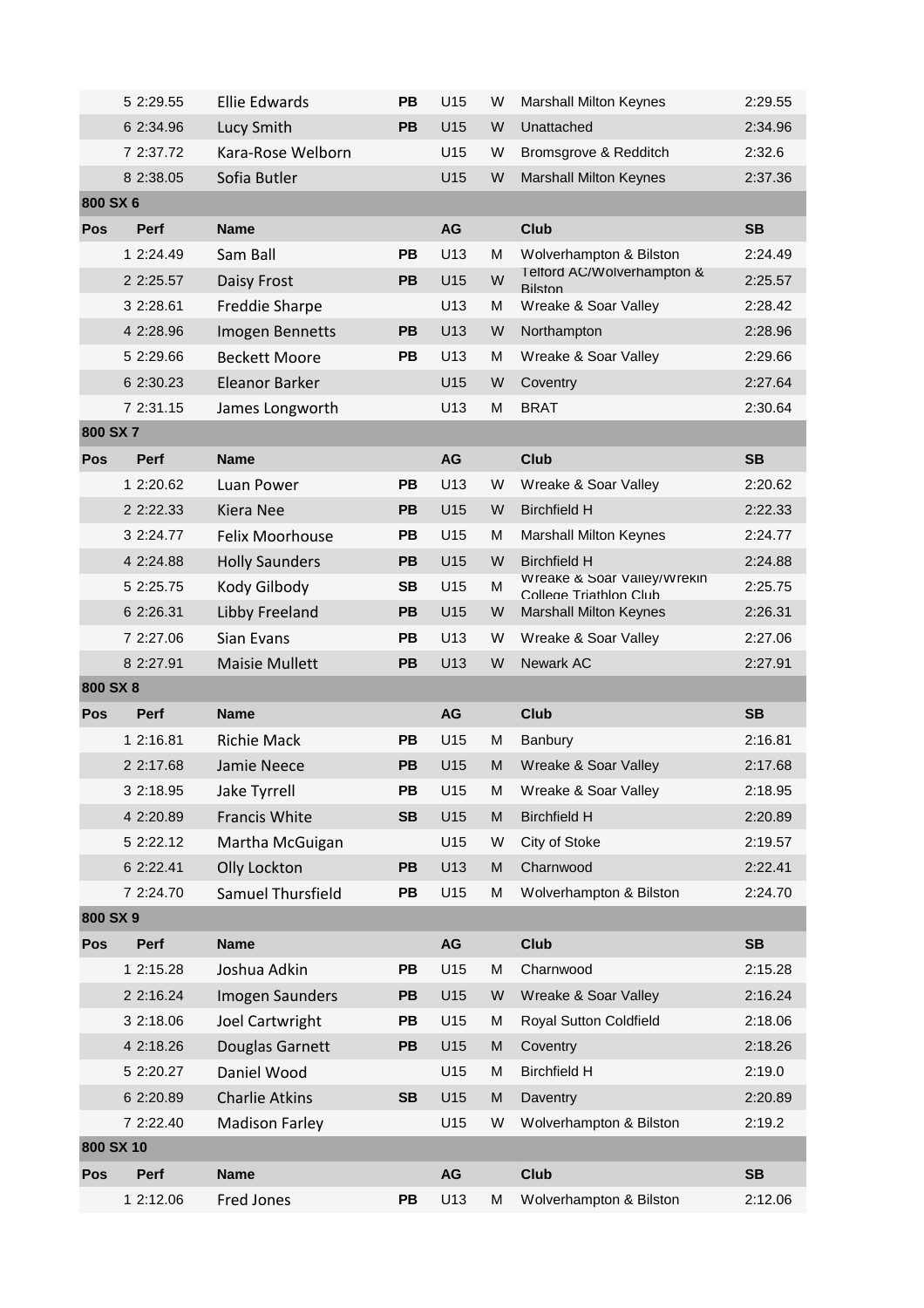|            | 2 2:12.95   | <b>Archie Clarke</b>    | <b>PB</b> | U15             | М | Wreake & Soar Valley                          | 2:12.95   |
|------------|-------------|-------------------------|-----------|-----------------|---|-----------------------------------------------|-----------|
|            | 3 2:13.64   | Jonathan Hayes          | <b>PB</b> | U15             | м | Dudley & Stourbridge                          | 2:13.64   |
|            | 4 2:14.07   | Alex Taylor             | <b>PB</b> | U15             | M | Halesowen                                     | 2:14.07   |
|            | 5 2:16.68   | Ella Darby              | PB        | U15             | W | Rugby & Northampton/Unknown                   | 2:16.68   |
|            | 6 2:17.45   | Jesse Bradley           | PB        | U15             | M | <b>Birchfield H</b>                           | 2:17.45   |
|            | 7 2:18.99   | Chelsie Locker          | <b>PB</b> | U15             | W | Kettering                                     | 2:18.99   |
|            | 8 2:19.15   | <b>Iris Clarke</b>      | <b>PB</b> | U15             | W | Sutton-in-Ashfield                            | 2:19.15   |
| 800 SX 11  |             |                         |           |                 |   |                                               |           |
| <b>Pos</b> | Perf        | <b>Name</b>             |           | AG              |   | <b>Club</b>                                   | <b>SB</b> |
|            | 1 2:46.87   | Alice O'Leary           | <b>SB</b> | U17             | W | <b>Marshall Milton Keynes</b>                 | 2:46.87   |
|            | 2 2:48.32   | Gemma Knight            | <b>SB</b> | V40             | W | Rugby & Northampton/Midland<br><b>Masters</b> | 2:48.32   |
|            | 3 2:51.83   | Eleanor Harwood         | <b>SB</b> | U20             | W | Saffron AC                                    | 2:51.83   |
|            | 4 2:52.09   | Millie Sharman          | PB        | U17             | W | Northampton                                   | 2:52.09   |
|            | 5 2:56.29   | Lauren Mueller          | <b>SB</b> | U23             | W | Northampton                                   | 2:56.29   |
|            | 6 3:08.00   | Victoria Wilson         | <b>PB</b> | <b>SEN</b>      | W | Coventry                                      | 3:08.00   |
| 800 SX 12  |             |                         |           |                 |   |                                               |           |
| <b>Pos</b> | <b>Perf</b> | <b>Name</b>             |           | <b>AG</b>       |   | Club                                          | <b>SB</b> |
|            | 1 2:16.45   | <b>Klay Fellows</b>     |           | U17             | M | Tipton                                        | 2:15.8    |
|            | 2 2:19.18   | <b>Toby Sapwell</b>     | <b>PB</b> | U17             | M | <b>Redway Runners</b>                         | 2:19.18   |
|            | 3 2:21.70   | Kobi Burchmore          | PВ        | U17             | M | <b>Redway Runners</b>                         | 2:21.70   |
|            | 4 2:22.47   | James Eatough           | PB        | U17             | M | Leamington                                    | 2:22.47   |
|            | 5 2:28.09   | Alex McMurtrie          | <b>SB</b> | V <sub>50</sub> | М | Kettering                                     | 2:28.09   |
|            |             |                         |           |                 |   |                                               |           |
|            | 6 2:32.77   | Anthony Mitrofaniuk     | <b>SB</b> | V35             | M | Coventry                                      | 2:32.77   |
| 800 SX 13  |             |                         |           |                 |   |                                               |           |
| <b>Pos</b> | <b>Perf</b> | <b>Name</b>             |           | <b>AG</b>       |   | Club                                          | <b>SB</b> |
|            | 1 2:30.63   | <b>Melanie Gould</b>    | <b>PB</b> | U20             | W | Leamington                                    | 2:30.63   |
|            | 2 2:37.77   | Anisa Dosanjh           |           | U17             | W | Nuneaton                                      | 2:36.1    |
|            | 3 2:40.85   | Sarah Dudley            | PВ        | U17             | W | <b>Birchfield H</b>                           | 2:40.85   |
|            | 4 2:41.89   | <b>Evie David</b>       | <b>SB</b> | U17             | W | <b>Telford AC</b>                             | 2:41.89   |
|            | 5 2:46.81   | Rowan Butler            |           | U20             | W | <b>Marshall Milton Keynes</b>                 | 2:43.08   |
|            | 6 2:46.85   | Sophia Charters         |           | <b>SEN</b>      | W | Coventry                                      | 2:42.99   |
| 800 SX 14  |             |                         |           |                 |   |                                               |           |
| Pos        | <b>Perf</b> | <b>Name</b>             |           | AG              |   | <b>Club</b>                                   | <b>SB</b> |
|            | 1 2:10.38   | Jailan Sohna            | PB        | U17             | M | <b>Birchfield H</b>                           | 2:10.38   |
|            | 2 2:11.08   | Zachary Joe Clarke      |           | U17             | M | Nuneaton                                      | 2:09.8    |
|            | 3 2:17.77   | Euan Hill               |           | U17             | M | Coventry                                      | 2:14.42   |
|            | 4 2:23.02   | <b>Tom Prince</b>       | <b>PB</b> | U17             | M | Dudley & Stourbridge                          | 2:23.02   |
|            | 5 2:23.29   | Michael Katsoulis       |           | <b>SEN</b>      | M | Coventry                                      | 2:22.47   |
|            | 6 2:24.64   | <b>Harrison Postles</b> |           | U17             | M | Tipton                                        | 2:22.9    |
|            | 7 2:25.87   | Joshua Pegg             |           | U17             | M | Saffron AC                                    | 2:22.8    |
| 800 SX 15  |             |                         |           |                 |   |                                               |           |
| Pos        | Perf        | <b>Name</b>             |           | AG              |   | <b>Club</b>                                   | <b>SB</b> |
|            | 1 2:25.94   | <b>Emily Symes</b>      | PB        | U17             | W | <b>Birchfield H</b>                           | 2:25.94   |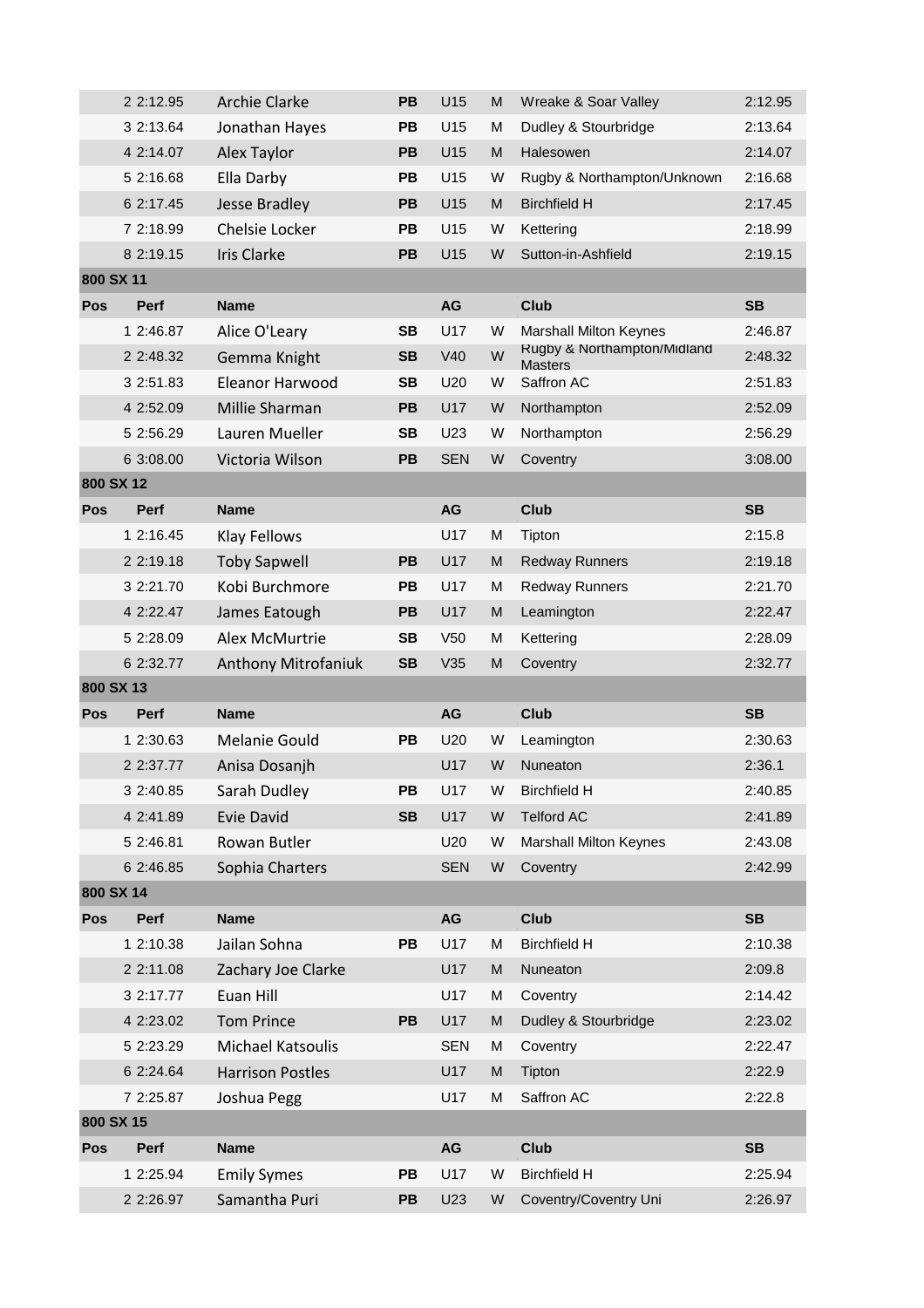|            | 3 2:29.13   | Millie Gallagher                        |           | U20        | W | Unattached                      |           |
|------------|-------------|-----------------------------------------|-----------|------------|---|---------------------------------|-----------|
|            | 4 2:29.30   | Olivia Scott                            | <b>SB</b> | U20        | W | <b>Birchfield H</b>             | 2:29.30   |
|            | 5 2:33.17   | <b>Eden Bates</b>                       |           | <b>SEN</b> | W | Northampton/Northampton Uni     | 2:33.0    |
| 800 SX 16  |             |                                         |           |            |   |                                 |           |
| <b>Pos</b> | <b>Perf</b> | <b>Name</b>                             |           | AG         |   | <b>Club</b>                     | <b>SB</b> |
|            | 1 2:14.51   | <b>Isaac Cartwright</b>                 | <b>PB</b> | U17        | M | Royal Sutton Coldfield          | 2:14.51   |
|            | 2 2:16.25   | Paul Jolliffe                           | <b>PB</b> | <b>SEN</b> | M | <b>BRAT</b>                     | 2:16.25   |
|            | 3 2:17.73   | <b>Alexander Pitt</b>                   | <b>PB</b> | U17        | м | Wellingborough                  | 2:17.73   |
|            | 4 2:19.66   | <b>Tom Lucas</b>                        | <b>PB</b> | U17        | M | Tipton                          | 2:19.66   |
|            | 5 2:20.78   | Ian Mansell                             | <b>PB</b> | V40        | м | Nuneaton/Midland Masters        | 2:20.78   |
|            | 6 2:21.31   | Cian Wood                               | PB        | U17        | M | Dudley & Stourbridge            | 2:21.31   |
|            | 7 2:27.91   | Dale Ball                               |           | <b>SEN</b> | м | Coventry                        | 2:25.40   |
| 800 SX 17  |             |                                         |           |            |   |                                 |           |
| <b>Pos</b> | Perf        | <b>Name</b>                             |           | AG         |   | <b>Club</b>                     | <b>SB</b> |
|            | 1 2:19.51   | Kiya Dee                                | PB        | U20        | W | Cheltenham/Highworth            | 2:19.51   |
|            | 2 2:24.19   | Sian Duval                              | PB        | U20        | W | Royal Sutton Coldfield          | 2:24.19   |
|            | 3 2:28.18   | Daisy Yabsley                           | <b>SB</b> | U20        | W | <b>Redway Runners</b>           | 2:28.18   |
|            | 4 2:28.88   | Eve Aston                               | <b>SB</b> | U17        | W | Saffron AC                      | 2:28.88   |
|            | 5 2:29.39   | Jade Charlton                           |           | U20        | W | Tipton                          | 2:27.9    |
|            | 6 2:31.00   | <b>Rosie Cale</b>                       | <b>SB</b> | U23        | W | Leamington/Nottingham Uni       | 2:31.00   |
| 800 SX 18  |             |                                         |           |            |   |                                 |           |
| Pos        | Perf        | <b>Name</b>                             |           | AG         |   | <b>Club</b>                     | <b>SB</b> |
|            | 1 2:07.95   | <b>Will Evans</b>                       | PB        | U17        | М | Tipton                          | 2:07.95   |
|            | 2 2:09.60   | <b>Andrew Massey</b>                    | PB        | V40        | M | Nuneaton                        | 2:09.60   |
|            | 3 2:10.23   | Toby Doy                                | PB        | U17        | M | Coventry                        | 2:10.23   |
|            | 4 2:10.96   | Theo Wallcroft                          | PB        | U17        | M | Worcester                       | 2:10.96   |
|            | 5 2:10.97   | Luca Bradley                            | PB        | U17        | М | <b>Birchfield H</b>             | 2:10.97   |
|            | 6 2:12.32   | <b>Richard Bayliss</b>                  | SB        | V40        | M | <b>Bournville Harriers</b>      | 2:12.32   |
|            | 7 2:22.51   | Alistair Richards                       | PB        | V35        | м | Shepshed                        | 2:22.51   |
| 800 SX 19  |             |                                         |           |            |   |                                 |           |
| <b>Pos</b> | Perf        | <b>Name</b>                             |           | AG         |   | Club                            | <b>SB</b> |
|            | 1 2:20.11   | Alice Lazenbury                         | <b>SB</b> | U17        | W | Worcester                       | 2:20.11   |
|            | 2 2:21.85   | Lauren Cunild                           |           | <b>SEN</b> | W | Northampton/Emory               | 2:17.54   |
|            | 3 2:22.38   | Katherine Spencer<br>Hana iviaria Salan |           | V35        | W | Nuneaton                        | 2:21.26   |
|            | 4 2:27.66   | M <sub>oh</sub> 2 <sub>max</sub>        | PB        | U17        | W | <b>Birchfield H</b>             | 2:27.66   |
|            | 5 2:29.47   | Sara Jones                              | PB        | U17        | W | Wolverhampton & Bilston         | 2:29.47   |
|            | 6 2:30.82   | Poppy Adkin                             | <b>SB</b> | U17        | W | Saffron AC                      | 2:30.82   |
| 800 SX 20  |             |                                         |           |            |   |                                 |           |
| <b>Pos</b> | Perf        | <b>Name</b>                             |           | AG         |   | <b>Club</b>                     | <b>SB</b> |
|            | 1 2:06.49   | Rio Carr                                | <b>PB</b> | U20        | M | Kettering                       | 2:06.49   |
|            | 2 2:06.96   | Owen Jones                              | PB        | V35        | M | <b>BRAT</b>                     | 2:06.96   |
|            | 3 2:09.45   | Phil Gould                              |           | V40        | M | <b>Coventry/Midland Masters</b> | 2:07.11   |
|            | 4 2:10.23   | Oliver Skelton                          |           | U17        | M | <b>Telford AC</b>               | 2:08.7    |
|            | 5 2:11.77   |                                         | <b>SB</b> |            |   |                                 |           |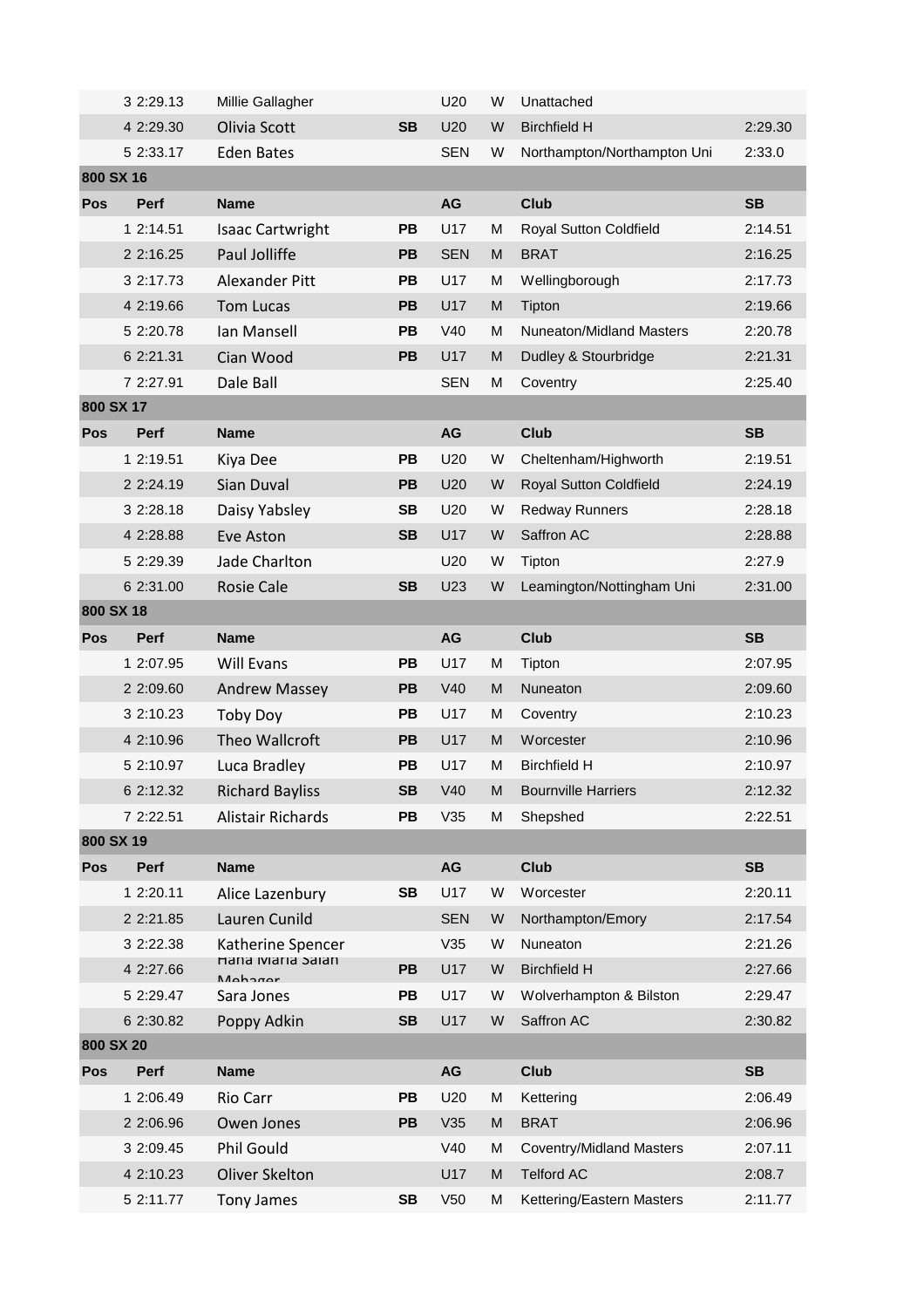|            | 6 2:12.64   | Orlando Corea              | <b>PB</b> | V <sub>45</sub> | М | <b>Birchfield H/Midland Masters</b>           | 2:12.64   |
|------------|-------------|----------------------------|-----------|-----------------|---|-----------------------------------------------|-----------|
|            | 7 2:14.22   | John Mac                   | <b>PB</b> | V35             | м | Hinckley                                      | 2:14.22   |
| 800 SX 21  |             |                            |           |                 |   |                                               |           |
| Pos        | <b>Perf</b> | <b>Name</b>                |           | <b>AG</b>       |   | <b>Club</b>                                   | <b>SB</b> |
|            | 1 2:11.10   | Zoe Gilbody                | PB        | U17             | W | Wreake & Soar Valley/Shropshire<br>Schs       | 2:11.10   |
|            | 2 2:11.79   | <b>Catherine Gallagher</b> | <b>PB</b> | U23             | W | Wirral/Oxford Uni                             | 2:11.79   |
|            | 3 2:12.68   | Isobelle Jones             | PB        | U17             | W | Wolverhampton & Bilston                       | 2:12.68   |
|            | 4 2:13.15   | Lily Saxon                 | PB        | U20             | W | Solihull & Small Heath                        | 2:13.15   |
|            | 5 2:13.16   | Eliska Freibergerova       | <b>PB</b> | <b>SEN</b>      | W | Oxford Uni/Czech Republic                     | 2:13.16   |
|            | 6 2:13.65   | Elizabeth Pennington       | PB        | <b>SEN</b>      | W | Notts/Birmingham Uni                          | 2:13.65   |
|            | 7 2:17.92   | Rosie Ashmore              | <b>SB</b> | U17             | W | Wreake & Soar Valley/Wreake<br>Runners        | 2:17.92   |
|            | 8 2:20.96   | Lizzie Garner              |           | U17             | W | <b>Marshall Milton Keynes</b>                 | 2:16.96   |
| 800 SX 22  |             |                            |           |                 |   |                                               |           |
| Pos        | Perf        | <b>Name</b>                |           | <b>AG</b>       |   | <b>Club</b>                                   | <b>SB</b> |
|            | 1 2:04.48   | Paul Harmer                | <b>SB</b> | V45             | М | <b>Charnwood/Midland Masters</b>              | 2:04.48   |
|            | 2 2:05.94   | Matt Moon                  |           | V40             | M | <b>Worcester/Midland Masters</b>              | 2:05.43   |
|            | 3 2:06.29   | Charlie Smith              |           | U17             | м | <b>Birchfield H</b>                           | 2:04.48   |
|            | 4 2:06.38   | Daniel Ullah               |           | <b>SEN</b>      | M | <b>Birchfield H</b>                           | 2:06.08   |
|            | 5 2:06.77   | Oliver Chinn               |           | U20             | м | <b>Birchfield H</b>                           | 2:05.70   |
|            | 6 2:07.97   | Mitchell Blundell          | <b>SB</b> | V35             | M | Cannock & Stafford                            | 2:07.97   |
|            | 7 2:08.05   | Danny Carter               | PВ        | U17             | М | Rugby & Northampton                           | 2:08.05   |
| 800 SX 23  |             |                            |           |                 |   |                                               |           |
|            |             |                            |           |                 |   |                                               |           |
| <b>Pos</b> | <b>Perf</b> | <b>Name</b>                |           | <b>AG</b>       |   | <b>Club</b>                                   | <b>SB</b> |
|            | 1 1:57.89   | <b>Thomas Dixon</b>        | PВ        | U <sub>20</sub> | М | Nuneaton                                      | 1:57.89   |
|            | 2 2:00.47   | Joseph Heathcock           | <b>PB</b> | <b>SEN</b>      | M | <b>Birchfield H</b>                           | 2:00.47   |
|            | 3 2:00.77   | Karl Welborn               | <b>PB</b> | V40             | M | <b>BRAT</b>                                   | 2:00.77   |
|            | 4 2:01.04   | <b>Freddie Cushing</b>     | PB        | U17             | M | Northampton                                   | 2:01.04   |
|            | 5 2:01.96   | <b>Fletcher Hart</b>       | PB        | U17             | M | Swindon                                       | 2:01.96   |
|            | 6 2:02.02   | Daniel Swain               | <b>PB</b> | U23             | M | <b>Birchfield H</b>                           | 2:02.02   |
|            | 7 2:02.09   | William Mckemey            | PB        | <b>SEN</b>      | M | <b>BRAT</b>                                   | 2:02.09   |
| 800 SX 24  |             |                            |           |                 |   |                                               |           |
| Pos        | Perf        | <b>Name</b>                |           | AG              |   | <b>Club</b>                                   | <b>SB</b> |
|            | 1 1:58.97   | <b>Chris Pickering</b>     | PB        | <b>SEN</b>      | M | <b>BRAT</b>                                   | 1:58.97   |
|            | 2 1:59.86   | Chris Lamb                 | <b>SB</b> | V35             | M | Rugby & Northampton/Midland<br><b>Masters</b> | 1:59.86   |
|            | 3 2:00.21   | <b>Finley Smith</b>        | PB        | U23             | М | Worcester                                     | 2:00.21   |
|            | 4 2:00.32   | Jolyon Leavesley           |           | U23             | M | Tamworth/Exeter Uni                           | 1:59.40   |
|            | 5 2:01.54   | <b>Michael Banks</b>       |           | U20             | M | Tipton                                        | 1:59.2    |
|            | 6 2:01.97   | <b>Harry Totton</b>        | PB        | U17             | M | <b>Marshall Milton Keynes</b>                 | 2:01.97   |
|            | 7 2:02.76   | <b>Malachy Collins</b>     | PB        | U17             | M | Rugby & Northampton                           | 2:02.76   |
|            | 8 2:03.73   | <b>Dominic Evans</b>       | PB        | U20             | м | Rugby & Northampton                           | 2:03.73   |
| 800 SX 25  |             |                            |           |                 |   |                                               |           |
| Pos        | Perf        | <b>Name</b>                |           | AG              |   | <b>Club</b>                                   | <b>SB</b> |
|            | 1 1:57.52   | Jacob Fehily               | <b>SB</b> | <b>SEN</b>      | M | Trafford/Sheffield Uni                        | 1:57.52   |